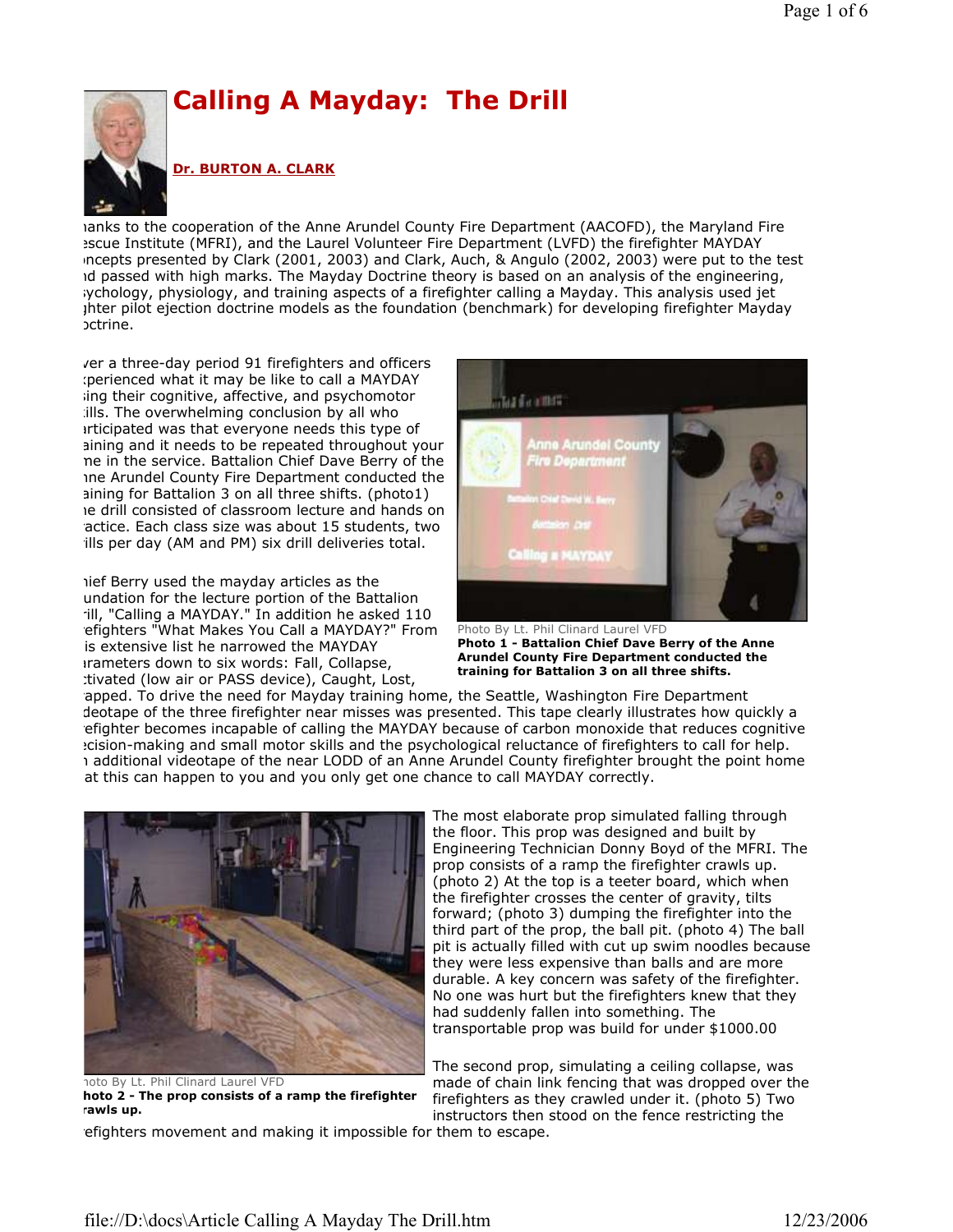Ie classroom lecture also covered the three AAFD procedures for calling a MAYDAY. First, push the nergency identifier button (EIB) on the radio. This captures the channel for 20 seconds, gives an open ike to the radio (in other words the firefighter does not need to push the talk button on the radio), and sends an emergency signal to radio communications identifying the radio. Second, announce MAYDAY, AYDAY, MAYDAY. Third give LUNAR: L location, U unit number, N name, A assignment (What were you bing?), R resources (what do you need?). The classroom portion of the drill took about 90 minutes. lief Berry distributed a job aid, the size of a business card, to all participants; it listed the six MAYDAY prameters on one side and the three procedures for calling a MAYDAY on the other side.

Ie hands on portion of the drill took place in the basement of the fire station. The MAYDAY props were t up before the drill and the area was placed off limits so no one knew what they were to experience. Ie four MAYDAY props simulated: falling through a floor, being pinned under a ceiling collapse, getting st / trapped in room, and becoming stuck while exiting the structure.



noto By Lt. Phil Clinard Laurel VFD hoto 4 - Dumping the firefighter into the third part f the prop, the ball pit.

The at a time the firefighters were brought to the itside basement entrance. They were in full turnout ear with SCBA. At the entry point they were given e assignment. "This is a simulated fire with IDLH inditions. You and an imaginary partner are to llow this attack line into the kitchen. When you rive your assignment is ventilation." The efighters were reminded of LUNAR, put on air and eir face piece blacked out. (photo 9) The door was opened. They were told to go on hands and knees id follow the hose line.

Ie firefighters immediately had to crawl up the mp (spotters were on either side), when the eterboard tilted; they fell into the ball pit. The efighters were expected to call a MAYDAY. If that as not their first reaction, the instructor prompted

The third prop was a small bathroom with a sink and toilet about 5x6 feet. (photo 6) A hose line with nozzle ended in this room. Once inside, the door was closed and a wooden chock placed under the door. This made it impossible for the firefighter to exit the room.

The fourth prop simulated becoming stuck while exiting a building. (photo 7) The prop was a piece of wire rope with a slip loop that was dropped over the firefighters SCBA bottle. As they continued crawling the loop tightened up making it impossible for them to move forward. Try as they may, they could not get loose. (photo 8)



Photo By Lt. Phil Clinard Laurel VFD Photo 5 - The second prop, simulating a ceiling collapse, was made of chain link fencing that was dropped over the firefighters as they crawled under it.

em, "What just happened to you?" Answer required, "I fell into something." Prompt, "What are you to if you fall?" Answer required, "Call a MAYDAY." Prompt, "Correct, do it."

> After the firefighters correctly pushed the EIB, said MAYDAY MAYDAY MAYDAY, and gave LUNAR they were told that they were done and were helped out of the ball pit. The instructor then reset the radio. They were told to go down on hands and knees again, crawl to another line, and continue their assignment. After crawling about 15 feet, the chain link fence was dropped on them. The instructors stood on the fence making it impossible to escape.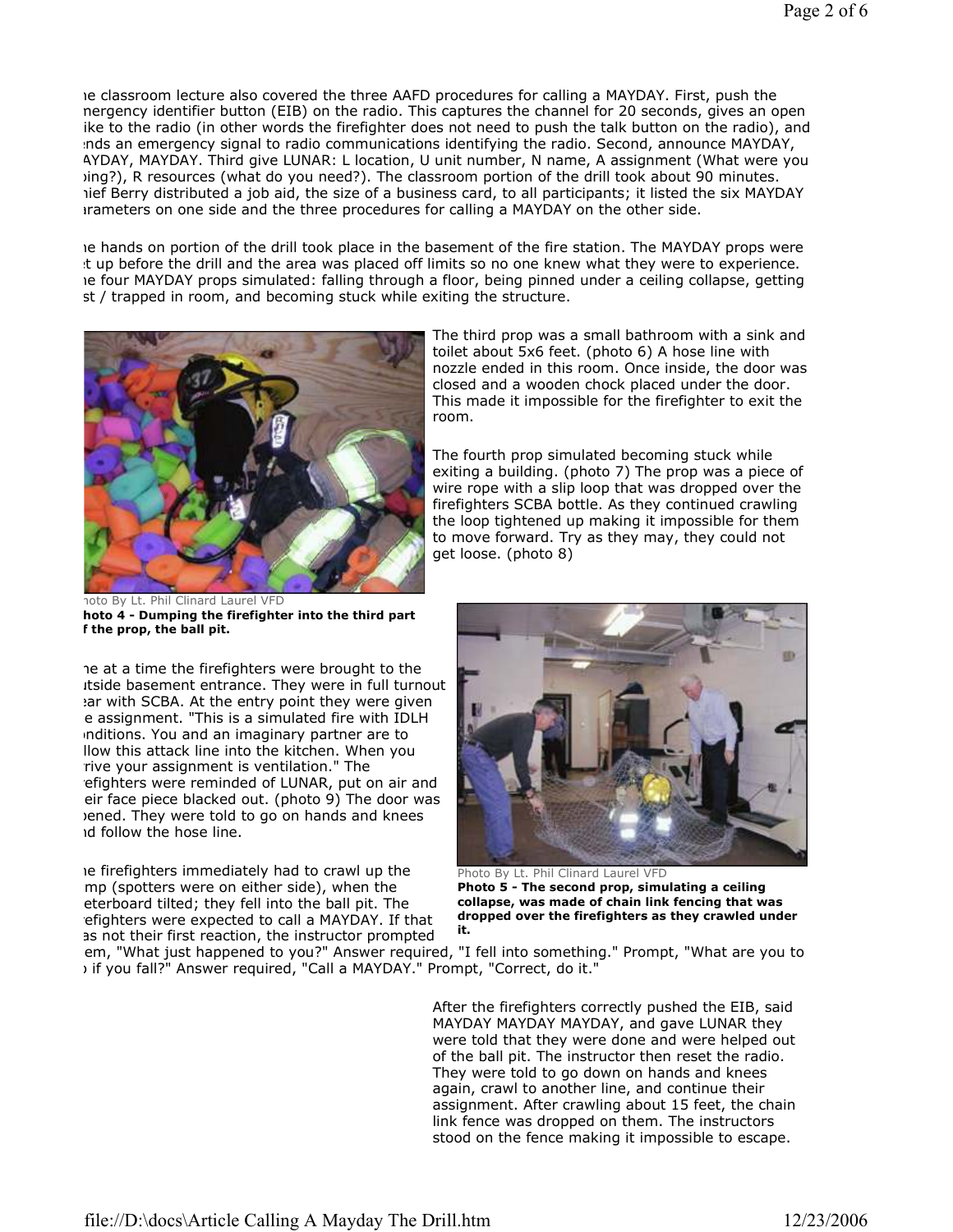

noto By Lt. Phil Clinard Laurel VFD hoto 6 - The third prop was a small bathroom with sink and toilet about 5x6 feet.

Their correct response was to call a MAYDAY. If the firefighters struggled for more than a minute, they were prompted again. After calling the MAYDAY, they were released, their radio was reset, and they were told to continue their assignment. After another 15 foot crawl, they ended up in the bathroom at the nozzle; the door was chocked closed. This put them in the lost or trapped MAYDAY parameter. If after two minutes of trying to get out they did not call a MAYDAY, they were prompted. After the correct response, they were let out of the bathroom and the radio was reset. Next, they were told to find a nozzle on the floor outside the room they just left, then exit the building by following the line. The line took them around a metal fence/guard rail to a wheelchair ramp that led to the exit. As they turned the corner, a wire rope was dropped over the firefighter's SCBA bottle without their knowledge. After crawling 6 feet, the rope tightened, and they were stuck. After a minute of trying to get loose if they had not started to call the MAYDAY, they were prompted.

Lessons learned: At the first prop, most all the firefighters had to be prompted to call the MAYDAY. Their first instinct was to get out of what they had fallen into. The instructors did not let them get out. Their next challenge was pushing the EIB. This proved to be difficult for most of them and caused frustration and anxiety. The anxiety was evident by the increase in their breathing rate. The frustration was evident when some tried to remove a glove to

id the button. Instructors did not allow this. They were prompted, "You just burned your hand. Put the ove back on." Most tried reaching down into the pocket to activate the EIB that usually proved isuccessful. Some had to take the radio out of the radio pocket, in many cases this manipulation of the p of the radio caused them to change the radio channel. (photo 10) The longest time to successfully ish the EIB was 2 minutes. Because of the frustration and anxiety, the LUNAR report was not always given correctly. The frustration and anxiety were most likely due to the fact that this seemingly simple ill of pushing the EIB was not easy. Pushing the emergency identifier button was challenging because e radio sat too far down in the radio pocket, gloved hands made it very difficult to activate the EIB, and the radio was a new style to the department.

the second prop, the firefighters quickly realized ey were not getting out of whatever had fallen on em, so few needed to be prompted to call the AYDAY. This time restricted movement challenged em because the fence was all around them. Many id to remove the radio from the pocket. Since they Id performed the EIB skill once before, they knew ey could do it, so they just kept working at it. As e firefighter's EIB skill proficiency level increased, eir LUNAR transmission was more accurate.

 $\pm$  the third prop there was no restriction on them rysically. Many tried to break down the door; we d not let them do that. Most still had to remove the dio to activate the EIB. They gave LUNAR, but few ported that they were in a bathroom. Only one eded to be prompted to call the MAYDAY after about 2 minutes of just sitting in the room.



Photo By Lt. Phil Clinard Laurel VFD Photo 7 - The fourth prop simulated becoming stuck while exiting a building.

At the fourth prop, they were tired and quickly realized their forward movement was stopped. In most cases the "swim technique" did not reveal the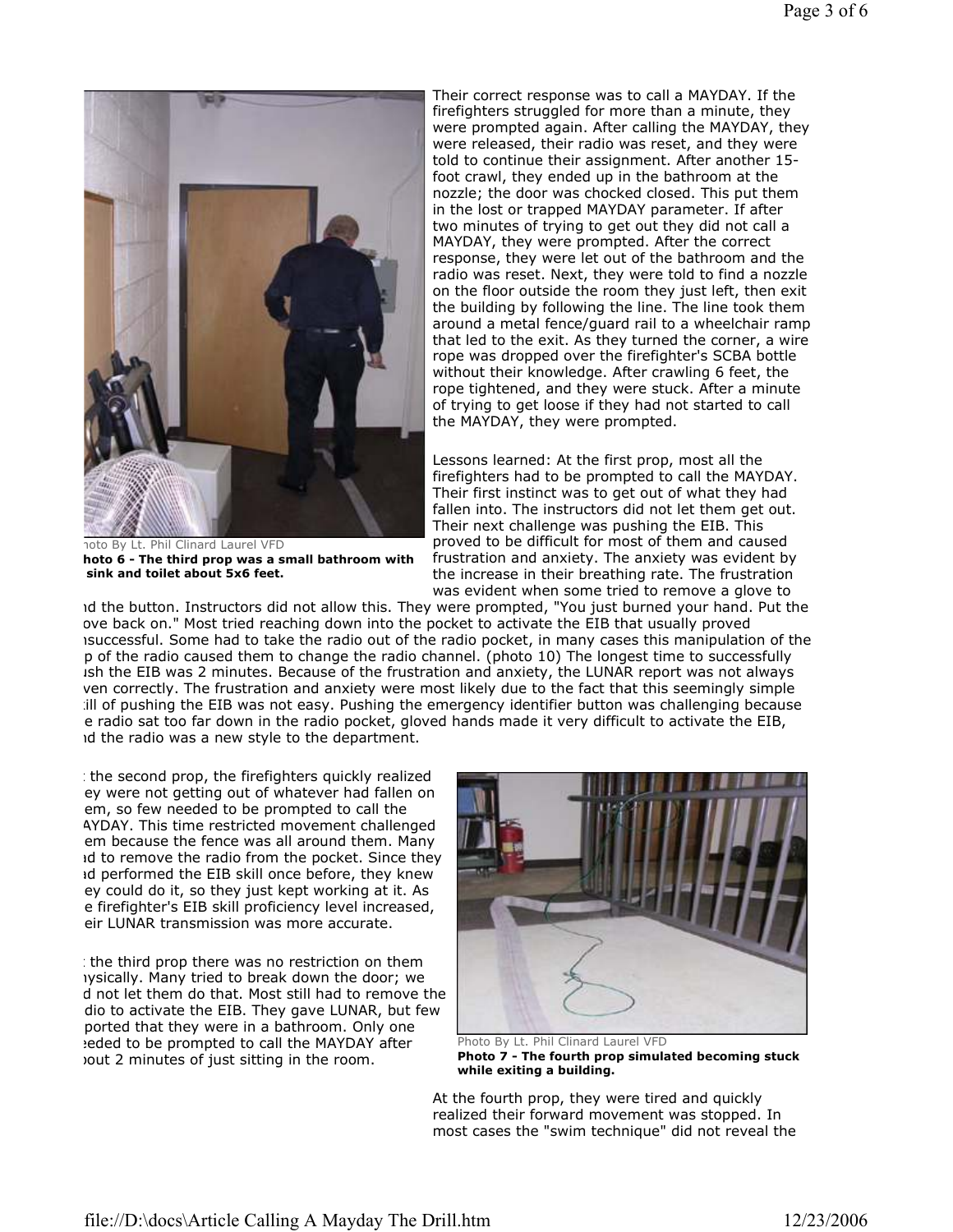

noto By Lt. Phil Clinard Laurel VFD hoto 8 - Try as they may, they could not get loose.

rope, so they called a MAYDAY. Their LUNAR usually did not include the fact that they were now trying to exit the building they were still reporting "division one, kitchen, ventilation, trapped."

Only one firefighter was observed to have no difficulty pushing the EIB in the pocket; he even did it without lifting the pocket flap. During the second drill period, Firefighter J.B. Hovatter was observed having not put his radio down in the pocket. He had taught himself to put the pocket flap down inside the pocket and hook the radio clip over the chest strap of the SCBA. This technique positioned the radio halfway down in the pocket keeping the controls outside the pocket, but still securing the radio to the firefighter. He quickly activated the EIB every time. It was decided to teach this technique, "The Hovatter Method", to all remaining firefighters, whose performance level increased dramatically. (photo 11)

discussion session was held with the class after ich drill to show what the props were and to get edback. Overwhelmingly, they said it was an iportant learning experience and they all agreed e drill should go department wide.

hat some participants said: Division Chief Allen illiams, Health and Safety Officer for the AACOFD ho observed the drills said: "Hopefully firefighters II do all they can to not need to call a MAYDAY. wever, firefighting is dangerous and the risk is ere. Firefighters are reluctant to call MAYDAY. The aining forced them to call MAYDAY. The training as excellent. The training is a very good risk anagement strategy."





noto By Lt. Phil Clinard Laurel VFD hoto 10 - Some had to take the radio out of the adio pocket, in many cases this manipulation of the p of the radio caused them to change the radio hannel.

**Battalion** By Lt. Phil Clinard Laurel VFD Chief Control of the menginers were reminded to the post of the plack of the placked out. Dave Photo 9 - The firefighters were reminded of LUNAR,

Berry said: "This training shocked them into calling a MAYDAY. It took some of the bravado out of them. It doesn't matter what rank you are we can all get into a situation where we need to call MAYDAY. The drill became the great equalizer. In training it is difficult to shock a person into calling MAYDAY without hurting them; these props can do that. I know now that my battalion can call a MAYDAY if they have to."

Captain Leroux said: "We needed to be coached through calling a MAYDAY; it did not come naturally. We had machismo and self-doubt. Should I or shouldn't I call MAYDAY, I'll be embarrassed. We learned how important it is to call MAYDAY quickly while you still can think and explain where you are and answer questions. It is my crew and I that go in and will be using this skill. When you get in a

AYDAY situation you are going to be so stressed out - calling MAYDAY has to come natural and this aining will help."

firefighter: "When they dropped that fence on me I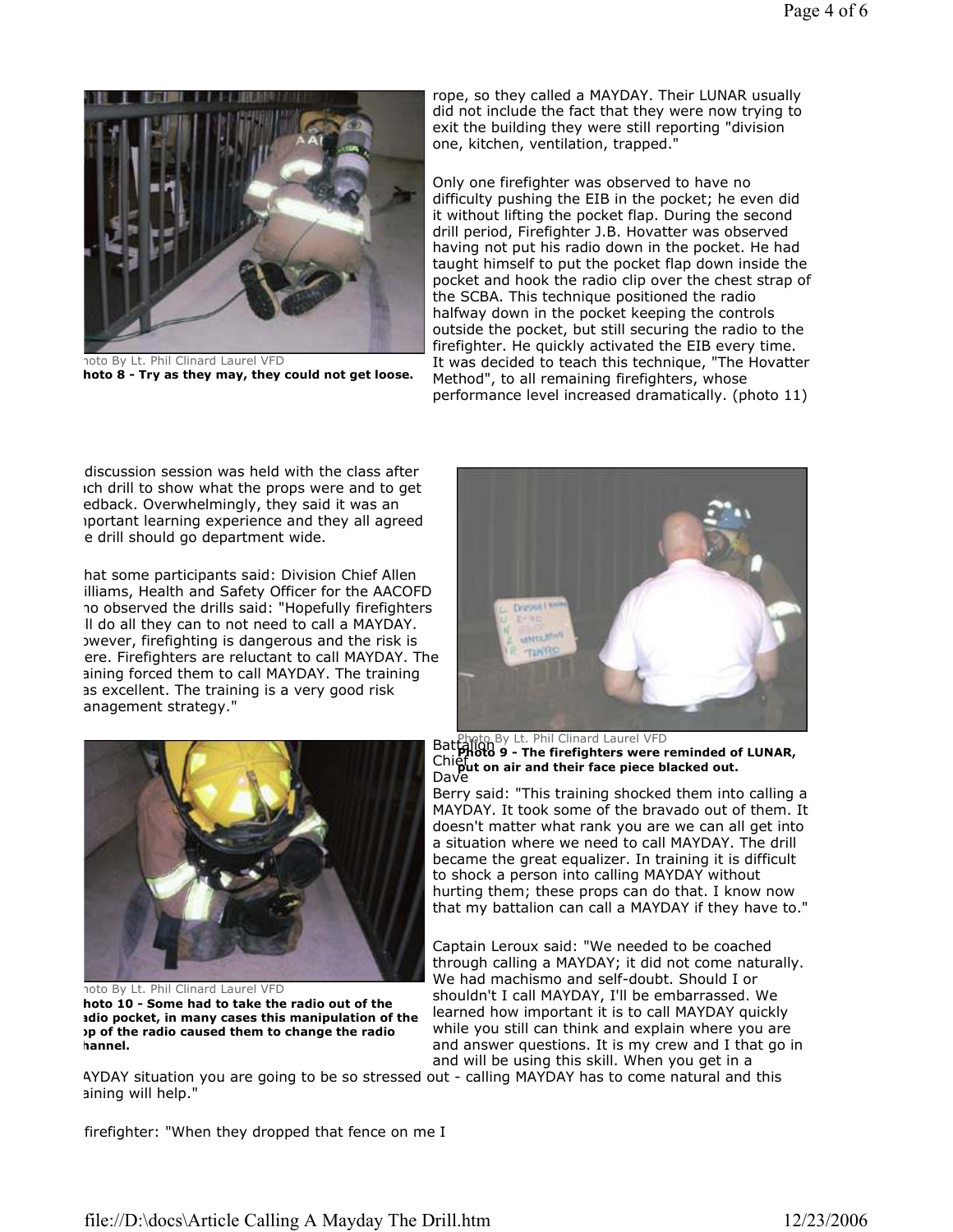alized I was done. You are calling people to come et you out. I had to concentrate on getting to the itton and calling a MAYDAY."

Some veteran firefighters said, "it was the best aining we have ever received in our career."

## Lessons learned:

- For the MAYDAY call to be completed it must be received by someone in communications, then communications must repeat back to the firefighter the information reported. This is the only way the person calling the MAYDAY will know their message was received correctly.
- The hands free feature of the radio is useful, but if the mike is turned facing the firefighter's coat the message will become muffled.
- The firefighter must speak loudly, clearly, and distinctly to be heard and understood.



Photo By Lt. Phil Clinard Laurel VFD Photo 11 - "The Hovatter Method", to all remaining firefighters, whose performance level increased dramatically.

- If LUNAR is not the normal day to day communications sequence for talking on the radio it may not come naturally to firefighters under MAYDAY conditions.
- In some cases the radio EIB did not reset correctly. The next time the EIB was pushed the three beeps sounded indicating the open mike was on but there was no transmission.
- It was learned that AACOFD communications could reactivate the captured channel and open the mike for an additional 20-seconds and repeat opening it as needed.
- The AACOFD is working on purchasing user-friendly firefighting gloves. This will help in using the radio.
- Situational awareness can be compromised very quickly in a zero visibility environment.
- The fact that you decided to call a MAYDAY can tax your higher cognitive thinking, like where you are and what you are doing, which are important facts for the RIC.

Calling a MAYDAY is a complicated cognitive, affective, and psychomotor skill set that relies on a radio id the communication system, both human and hardware, that gets the call for help. A failure in any mponent part of this system can be disastrous. We need to study, test, train, and drill the entire AYDAY Calling system if we expect it to work when we need it.

## ecommendations

rst, practice calling MAYDAY. Can you push the EIB in 5 seconds with all you gear on? What happens hen you push the EIB? (Does the radio channel change, who receives the EIB signal, where is it received, what do they do with the information?) Can you get to the radio when you are covered with bris? Where does the mike need to be so you can be heard? How loudly do you need to talk?

econd, include MAYDAY calling as a subset drill in all training where firefighters are put into simulated IDLH conditions. At a minimum, in rookie school and throughout their service, firefighters need to actice calling Mayday as often, if not more then, they practice-tying knots. Our bodies and minds need be shocked into MAYDAY parameters repeatedly so the correct response becomes natural and stantaneous.

iird, get communications involved. How many times do dispatchers practice receiving and responding a MAYDAY call? You do not want your real MAYDAY call to be the first time the radio operator gets to st their MAYDAY skills, radio equipment EIB function, and MAYDAY procedures.

nally, whether you are the rookie firefighter or fire chief, if you put on SCBA and enter IDLH ivironments, you need to drill on "Calling a MAYDAY."

uthors Note: After the pilot deliver of the drill in Battalion 6, the department moved the class to the